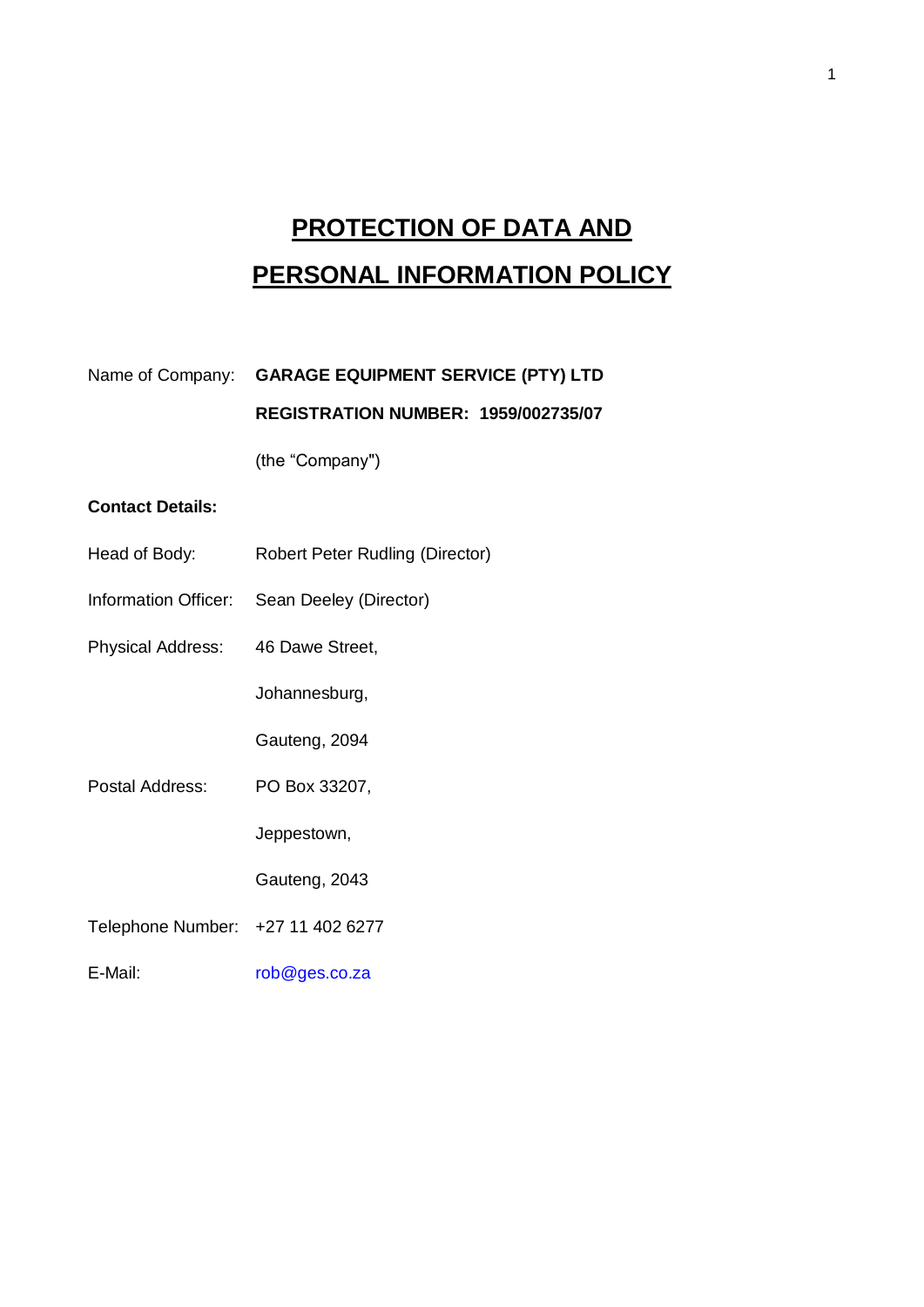# **TABLE OF CONTENTS**

| Article number and description<br>Page |                                                                 |
|----------------------------------------|-----------------------------------------------------------------|
| $\mathbf{1}$                           |                                                                 |
| 2.                                     |                                                                 |
| 3.                                     | RELEVANT SECTIONS OF POPI REGULATING THE PROCESSING OF          |
|                                        |                                                                 |
| 4                                      |                                                                 |
| 5.                                     |                                                                 |
| 6.                                     |                                                                 |
| 7 <sub>1</sub>                         |                                                                 |
| 8                                      |                                                                 |
| 9.                                     |                                                                 |
| 10.                                    | REMEDIES AVAILABLE IF REQUEST FOR ACCESS TO PERSONAL            |
|                                        |                                                                 |
|                                        | 11. PLANS TO COMPLY WITH POPI IN TERMS OF PERSONAL INFORMATION  |
|                                        | PROCESSED AND BACKGROUND CHECKS PERFORMED ON DATA SUBJECTS:  16 |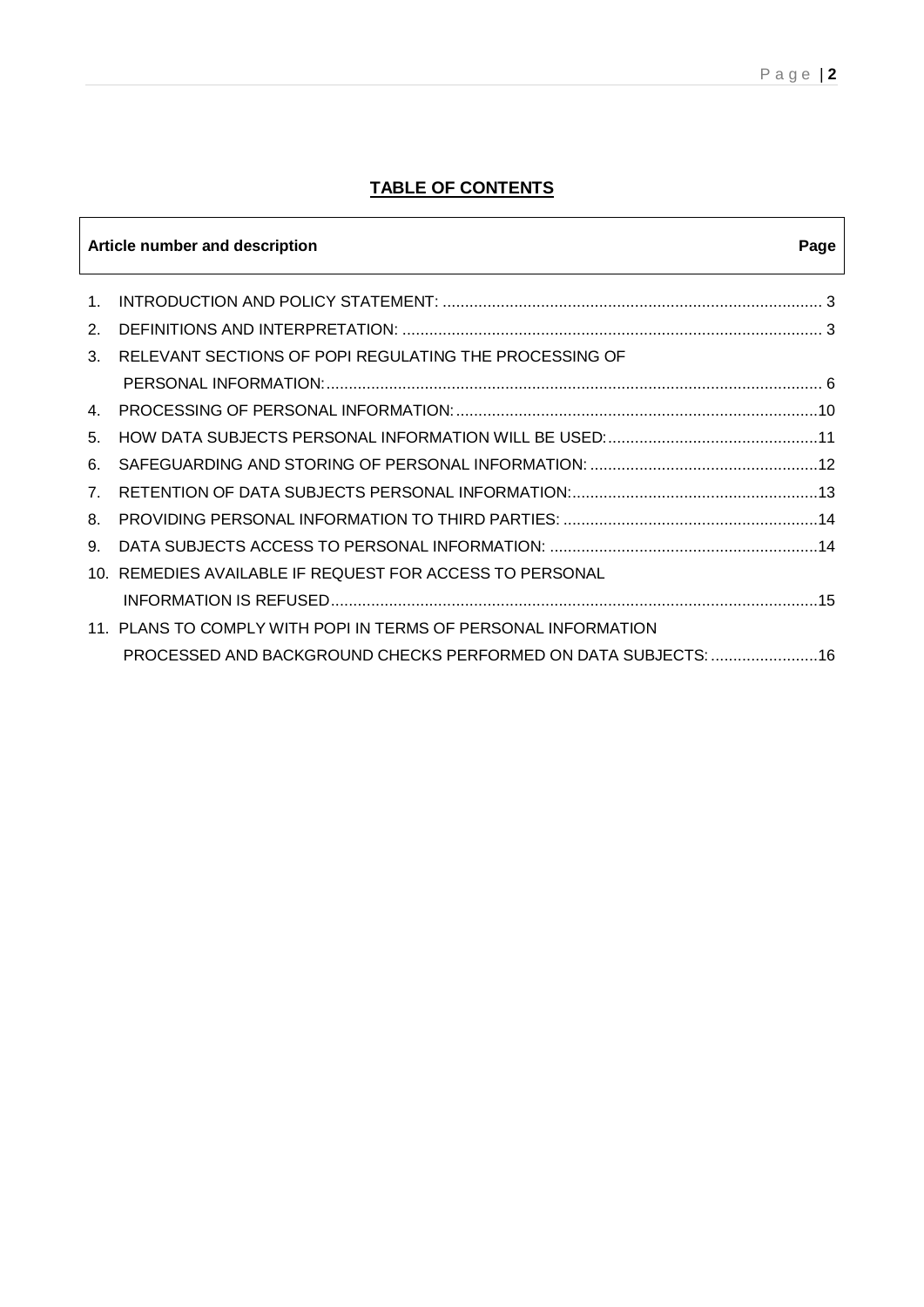## 1. **INTRODUCTION AND POLICY STATEMENT:**

The Protection of Personal Information Act No. 4 of 2013 ("POPI") regulates the processing and storage of personal information data in South Africa. POPI was signed into law on 19 November 2013 and thereafter the President proclaimed 1 July 2020 to be the commencement date. The deadline for businesses to comply with POPI is 1 July 2021, on which date POPI will become legally enforceable.

The Company does process and store personal information, relating to natural and juristic persons, in order to operate its business efficiently. In this regard the Company shall ensure that such personal information is processed, stored and disposed of in accordance with POPI.

The Company regards the lawful and appropriate processing of all Personal Information as crucial to successful service delivery and essential to maintaining confidence between the Company and those individuals and entities who deal with it. The Company therefore fully endorses and adheres to the principles of POPI.

This Protection of Data and Personal Information Policy declares the Company's commitment to comply with POPI and further sets out how the Company uses and protects the personal information of its Data Subjects. It describes the manner in which the Company will meet its legal obligations and requirements concerning confidentiality and information security standards. The requirements within the Policy are primarily based upon POPI, as that is the key piece of legislation covering security and confidentiality of personal information.

## 2. **DEFINITIONS AND INTERPRETATION:**

In this Protection of Data and Personal Information Policy –

- 2.1. Headings are for convenience and reference only and shall not be used in the interpretation thereof;
- 2.2. Any gender includes the other genders and a natural person includes a juristic person and vice versa;
- 2.3. unless the context otherwise requires –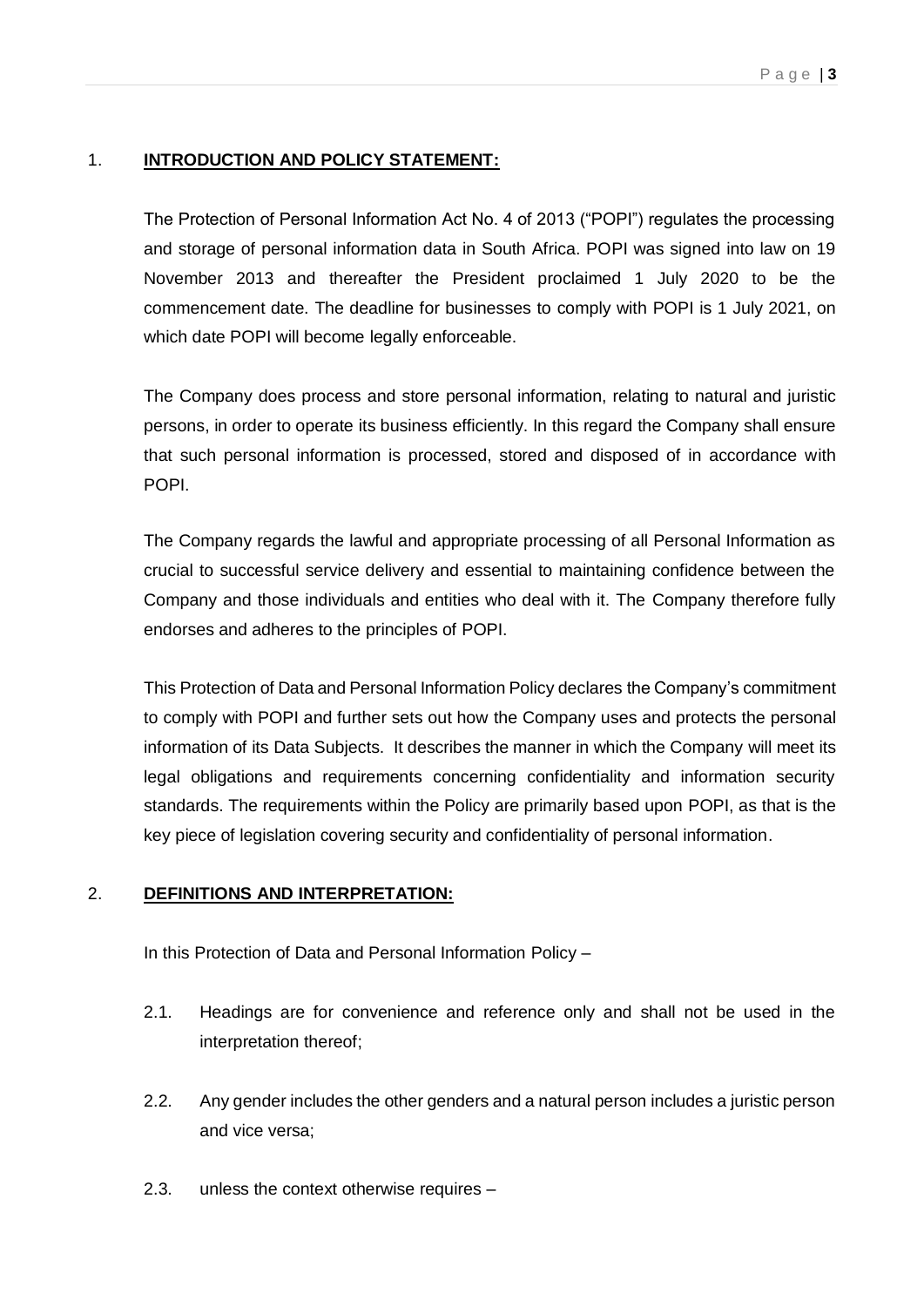- 2.3.1. "**Consent**" means any voluntary, specific and informed expression of will in terms of which permission is given for the processing of personal information;
- 2.3.2. "**Company**" means Garage Equipment Service (Pty) Ltd (registration number: 1959/002735/07), a company registered and incorporated in accordance with the laws of the Republic of South Africa;
- 2.3.3. "**Data Subject**" means the natural or juristic person to whom the personal information relates;
- 2.3.4. **"Data Protection Laws"** means any statutes, laws, secondary legislation or regulations or binding policy of any government authority that relates to the security and protection of personally identifiable information, data privacy, trans-border data flow or data protection in force from time to time in the Republic of South Africa, including but not limited to POPI and/or any equivalent or analogous legislation of the jurisdiction(s) where the Services are being provided or where information is being Processed;
- 2.3.5. "**Direct Marketing**" means to approach a Data Subject, either in person or by mail or electronic communication, for the direct or indirect purpose of:
	- 2.3.5.1. promoting or offering to supply, in the ordinary course of business, any goods or services to the Data Subject; or
	- 2.3.5.2. requesting the Data Subject to make a donation of any kind for any reason;
- 2.3.6. "**De-identify**", in relation to personal information of a Data Subject, means to delete any information that –
	- 2.3.6.1. identifies the Data Subject;
	- 2.3.6.2. can be used or manipulated by a reasonably foreseeable method to identify the Data Subject; or
	- 2.3.6.3. can be linked by a reasonably foreseeable method to other information that identifies the Data Subject;
	- and "**de-identified**" has a corresponding meaning;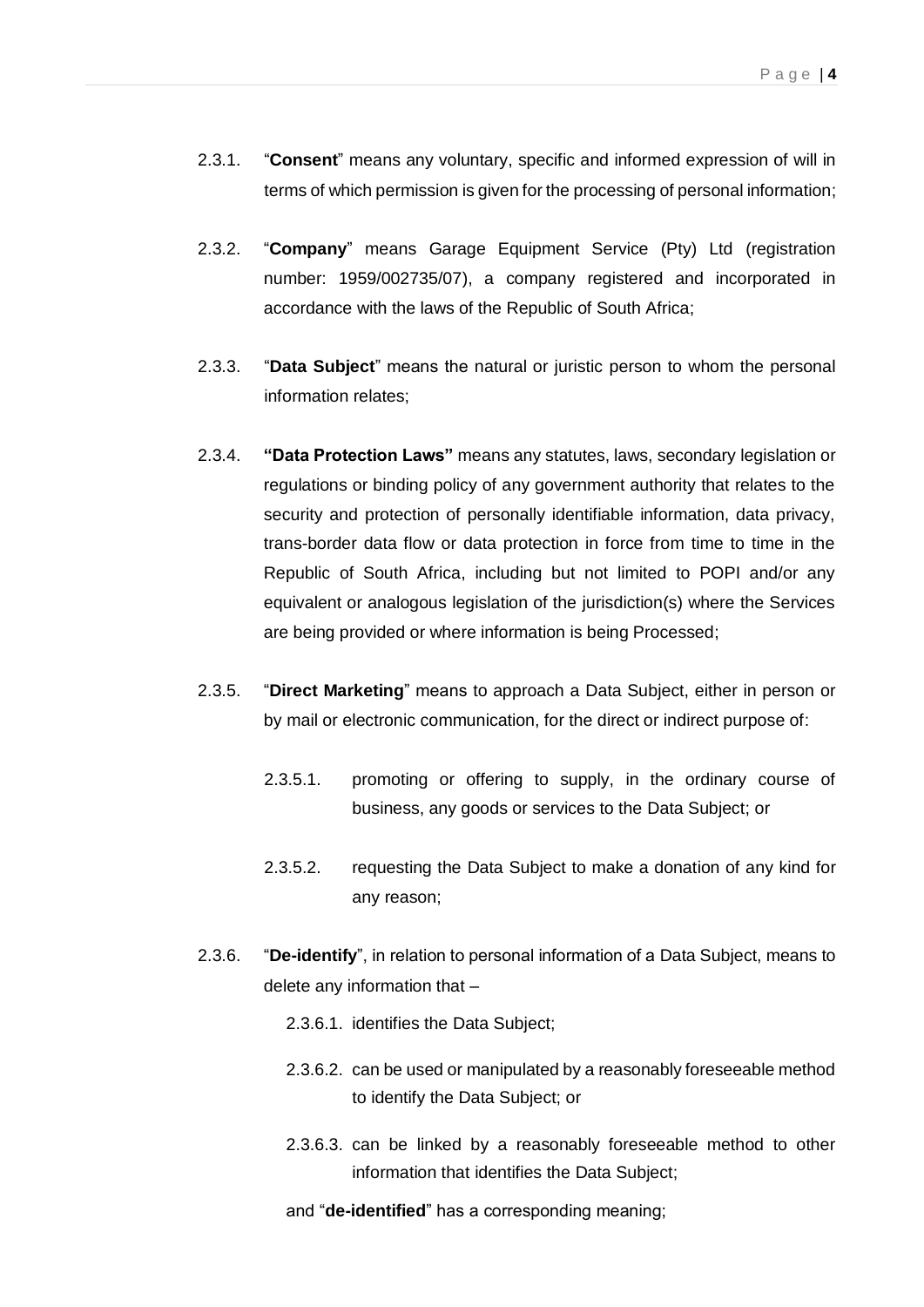- 2.3.7. **"Information Officer"** means the person appointed by the Company, from time to time, who is responsible for the monitoring of compliance, by the Company, with the conditions for the lawful processing of Personal information; dealing with requests made to the Company in terms of the POPI Act; working with the Regulator in relation to investigations conducted in relation to prior authorisation by the Data Subject and ensuring compliance by the Company with the provisions of the POPI Act;
- 2.3.8. "**Operator**" means a person who processes personal information for a responsible party in terms of a contract or mandate, without coming under the direct authority of that party;
- 2.3.9. "**Person**" means a natural person or a juristic person;
- 2.3.10. "**Personal Information**" means information relating to an unidentifiable, living, natural person, and where it is applicable, an identifiable, existing juristic person, including, but not limited to:
	- 2.3.10.1. information relating to the race, gender, sex, pregnancy, marital status, national, ethnic or social origin, colour, sexual orientation, age, physical or mental health, well-being, disability, religion, conscience, belief, culture, language and birth of the person;
	- 2.3.10.2. information relating to the education or the medical, financial, criminal or employment history of the person;
	- 2.3.10.3. any identifying number, symbol, e-mail address, physical address, telephone number, location information, online identifier or other particular assignment to the person;
	- 2.3.10.4. the biometric information of the person;
	- 2.3.10.5. the personal opinions, views or preferences of the person;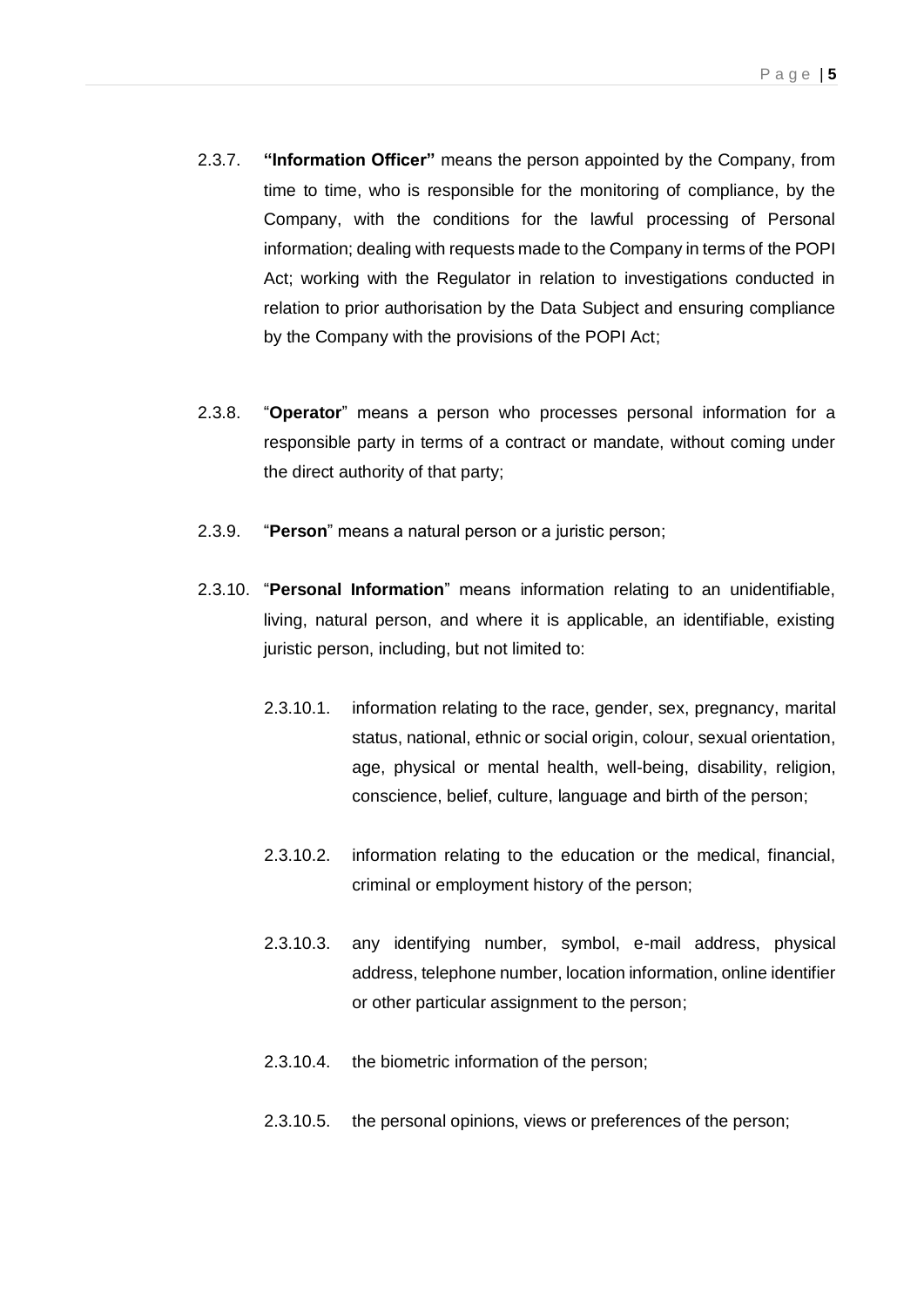- 2.3.10.6. correspondence sent by the person that is implicitly or explicitly of a private or confidential nature or further correspondence that would reveal the contents of the original correspondence;
- 2.3.10.7. the views or opinions of another individual about the person; and
- 2.3.10.8. the name of the person if it appears with other personal information relating to the person or if the disclosure of the name itself would reveal information about the person;
- 2.3.11. "**POPI**" means the Protection of Personal Information Act No. 4 of 2013;
- 2.3.12. "**Processing**" means any operation or activity or any set of operations, whether or not by automatic means, concerning Personal Information, including:
	- 2.3.12.1. the collection, receipt, recording, organisation, collation, storage, updating or modification, retrieval, alteration, consultation or use;
	- 2.3.12.2. dissemination by means of transmission, distribution or making available in any other form; or
	- 2.3.12.3. merging, linking, as well as restriction, degradation, erasure or destruction of information;
- 2.3.13. "**Responsible Party**" means a public or private body or any other person which, alone or in conjunction with others, determines the purpose of and means for processing personal information.

# 3. **RELEVANT SECTIONS OF POPI REGULATING THE PROCESSING OF PERSONAL INFORMATION:**

3.1. **Section 9 of POPI** provides that Personal Information must be processed lawfully and in a reasonable manner that does not infringe the privacy of a Data Subject.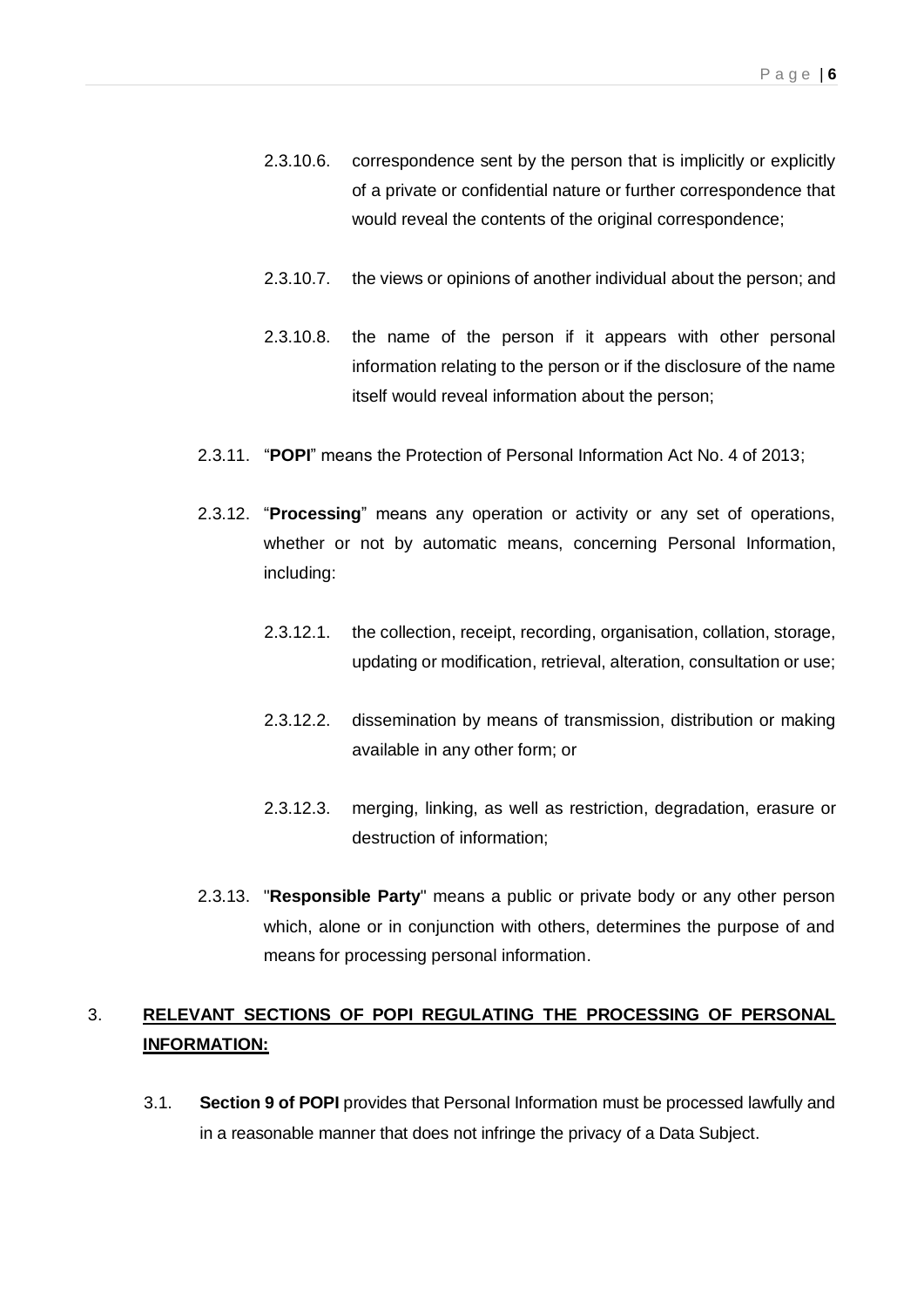- 3.2. **Section 10 of POPI** provides that Personal Information may only be processed if, given the purpose for which it is processed, it is adequate, relevant and not excessive.
- 3.3. **Section 11 of POPI** sets out the instances in which Personal Information may be processed, namely:
	- "*(a) the Data Subject or a competent person where the Data Subject is a child consents to the processing;*
	- *(b) processing is necessary to carry out actions for the conclusion or performance of a contract to which the Data Subject is party;*
	- *(c) processing complies with an obligation imposed by law on the responsible party;*
	- *(d) processing protects a legitimate interest of the Data Subject;*
	- *(e) processing is necessary for the proper performance of a public law duty by a public body; or*
	- *(f) processing is necessary for pursuing the legitimate interests of the responsible party or of a third party to whom the information is supplied.*"
- 3.4. **Section 12(1) of POPI** provides that the Personal Information must be collected directly from the Data Subjects in terms of the provisions of section 12(2), which stipulates: "*It is not necessary to comply with subsection (1) if –*
	- *(a) the information is contained in or derived from a public record or has deliberately been made public by the Data Subject;*
	- *(b) the Data Subject or a competent person where the Data Subject is a child has consented to the collection of the information form another source;*
	- *(c) collection of the information from another source would not prejudice a legitimate interest of the Data Subject;*
	- *(d) collection of the information from another source is necessary –*
		- *(i) to avoid prejudice to the maintenance of the law by any public body, including the prevention, detection, investigation, prosecution and punishment of offences;*
		- *(ii) to comply with an obligation imposed by law or to enforce legislation concerning the collection of revenue as defined in section 1 of the South African Revenue Service Act, 1997 (Act No. 34 of 1997);*
		- *(iii) for the conduct of proceedings in any court or tribunal that have commenced or are reasonably contemplated;*
		- *(iv) in the interests of national security; or*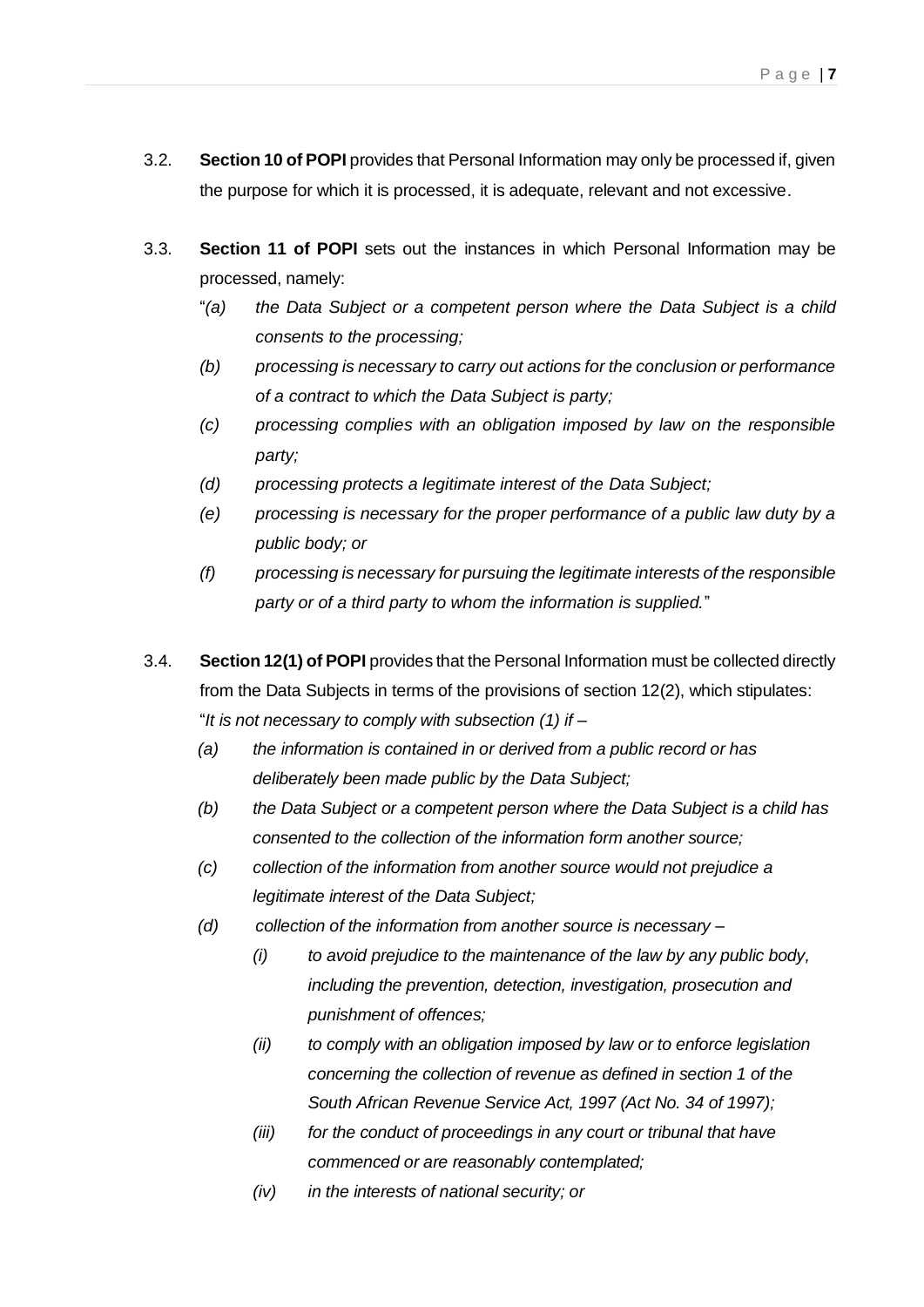- *(v) to maintain the legitimate interests of the responsible party or of a third party to whom the information is supplied;*
- *(e) compliance would prejudice a lawful purpose of the collection; or*
- *(f) compliance is not reasonably practicable in the circumstances of the particular case.*"
- 3.5. **Section 14(1) of POPI**, subject to sections 14(2) and 14(3), provides that records of Personal Information must not be retained any longer than is necessary for achieving the purpose for which the information was collected or subsequently processed, unless
	- "*(a) retention of the record is required by or authorised by law;*

–

- *(b) the responsible party reasonably requires the record for lawful purposes related to its functions or activities;*
- *(c) retention of the record is required by a contract between the parties thereto; or*
- *(d) the Data Subject or a competent person where the Data Subject is a child has consented to the retention of the record.*"
- 3.6. **Section 14(2) of POPI** does allow the Company to retain records of Personal Information for periods in excess of those contemplated in section 14(1) for historical, statistical or research purposes if the Company has established the appropriate safeguards against the records being used for any other purposes.
- 3.7. **Section 14(3) of POPI** provides that if the Company has used a record of Personal Information for a Data Subject to make a decision about the Data Subject, the Company must: –
	- "(*a) retain the record for such period as may be required or prescribed by law or a code of conduct; or*
	- *(b) if there is no law or code of conduct prescribing a retention period, retain the record for a period which will afford the Data Subject a reasonable opportunity, taking all considerations relating to the use of the personal information into account, to request access to the record*."
	- 3.8. **Section 14(4) of POPI** requires the Company to destroy or delete a record of Personal Information for Data Subjects as soon as reasonably possible after the Company is no longer authorised to retain the record in terms of sections 14(1) and 14(2) of POPI.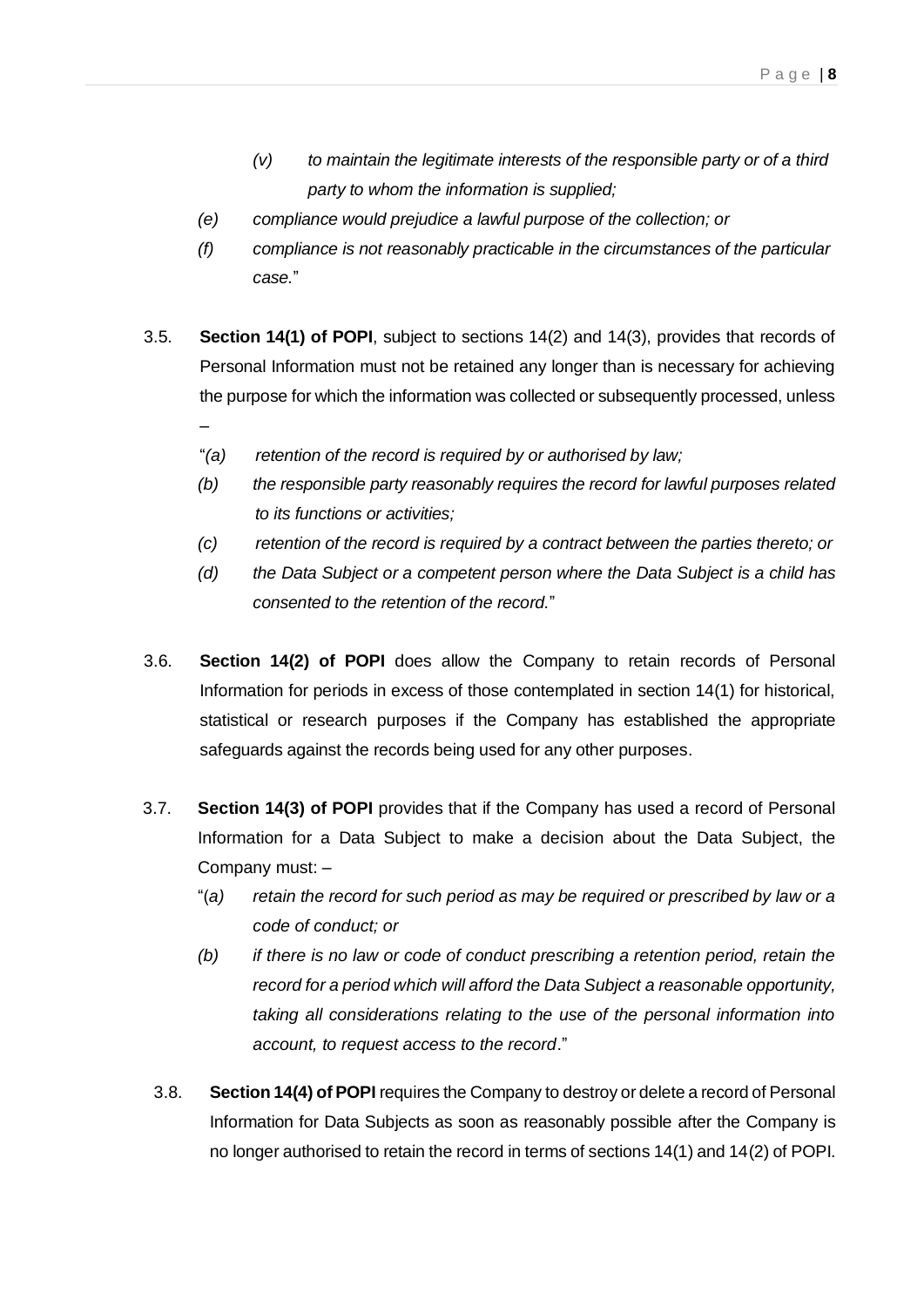- 3.9. **Section 16 of POPI** requires the Company to take reasonable practical steps to ensure that any Personal Information collected on Data Subjects, including background checks or employment references, must be complete, accurate and not misleading.
- 3.10. **Section 26 of POPI** prohibits the Company, subject to section 27, from processing Personal Information on Data Subjects concerning: -
	- "*(a) the religious or philosophical beliefs, race or ethnic origin, trade union membership, political persuasion, health or sex life or biometric information of a Data Subject; or*
	- *(b) the criminal behaviour of a Data Subject to the extent that such information relates to: -*
		- *(i) the alleged commission by a Data Subject of any offence; or*
		- *(ii) any proceedings in respect of any offence allegedly committed by a Data Subject or the disposal of such proceedings*."
- 3.11. **Section 27(1) of POPI** provides that the prohibition on processing Personal Information of Data Subjects, as referred to in section 26, does not apply if the: –
	- "*(a) processing is carried out with the consent of a Data Subject referred to in section 26;*
	- *(b) processing is necessary for the establishment, exercise or defence of a right or obligation in law;*
	- *(c) processing is necessary to comply with an obligation of international public law;*
	- *(d) processing is for historical, statistical or research purposes to the extent that: –*
		- *(i) the purpose serves a public interest and the processing is necessary for the purpose concerned; or*
		- *(ii) it appears to be impossible or would involve a disproportionate effort to ask for consent,*

*And sufficient guarantees are provided to ensure that the processing does not adversely affect the individual privacy of the Data Subject to a disproportionate extent;*

- *(e) information has deliberately been made public by the Data Subject; or*
- *(f) the provisions of sections 28 to 33 are, as the case may be, complied with.*"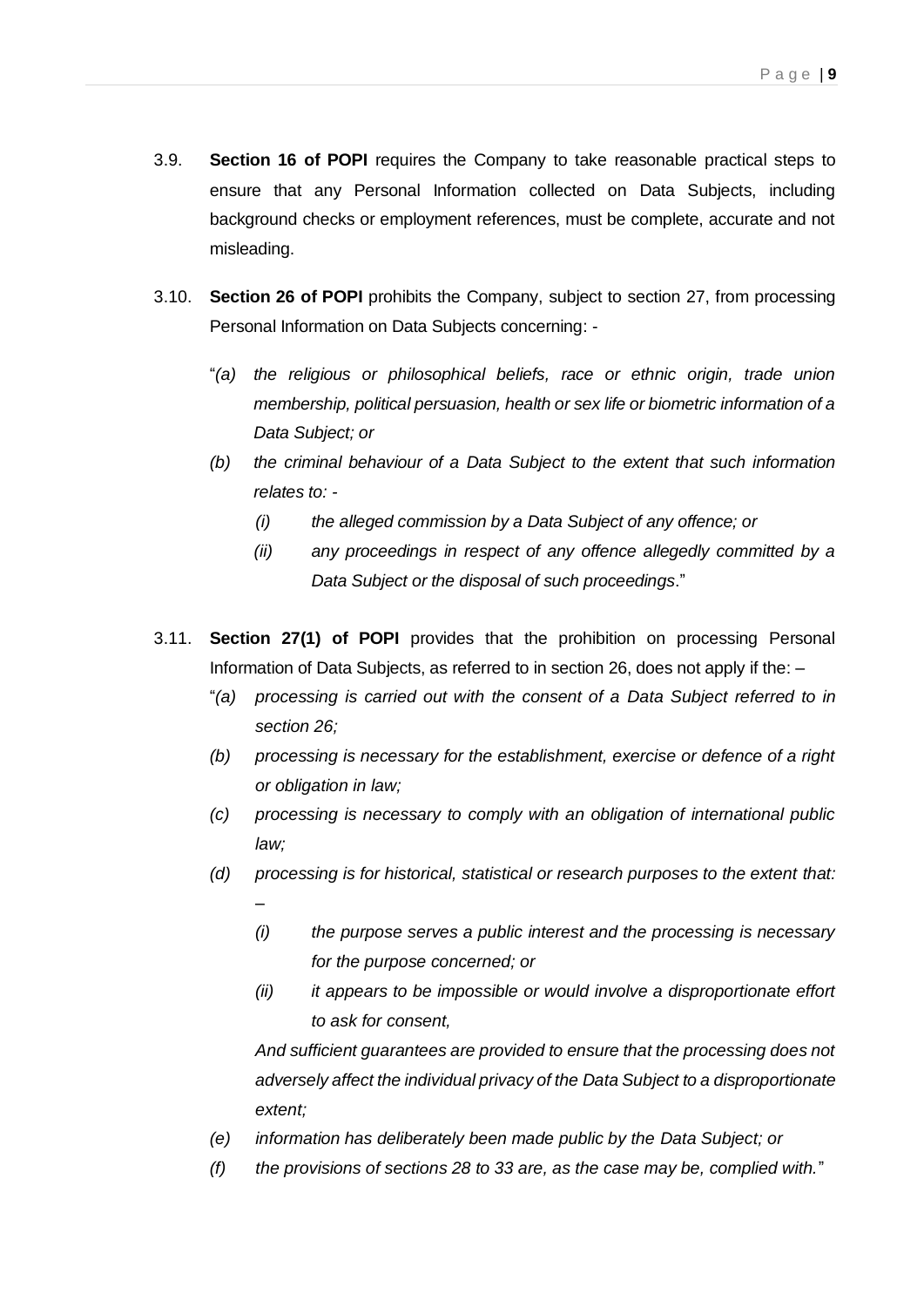#### 4. **PROCESSING OF PERSONAL INFORMATION:**

- 4.1. Personal Information of Data Subjects processed and stored by the Company:
	- 4.1.1. in the ordinary course of business includes, but is not limited to:
		- 4.1.1.1. customers name, identity number, registration number, VAT number, tax number, physical address, postal address, contact person, telephone number, fax number, mobile number, email address, contact person and email for accounts;
		- 4.1.1.2. hosting customer servers and backups on Company infrastructure, customer email archiving and storage;
		- 4.1.1.3. Where applicable, screening visitors through CCTV footage, conducting searches for dangerous weapons and completing the attendance register for security purposes to ensure that only authorised persons enter the premises of the Company;
		- 4.1.1.4. to monitor and analyse trends, usage and activities in connection with the Company's products and services to understand which parts of the Company's digital platforms and services are of the most interest and to improve the design and content of those platforms;
		- 4.1.1.5. to ensure that the Company has up-to-date contact information for the Data Subject, where applicable;
		- 4.1.1.6. complying with applicable laws, ordinances and regulations; and
		- 4.1.1.7. complying with demands or requests made by Regulators, Governments, courts and law enforcement authorities.
	- 4.1.2. customers paying for services by way of debit order includes, but is not limited to: -
		- 4.1.2.1. bank name, branch name, branch code, account number, account type, account name and preferred day of month to debit;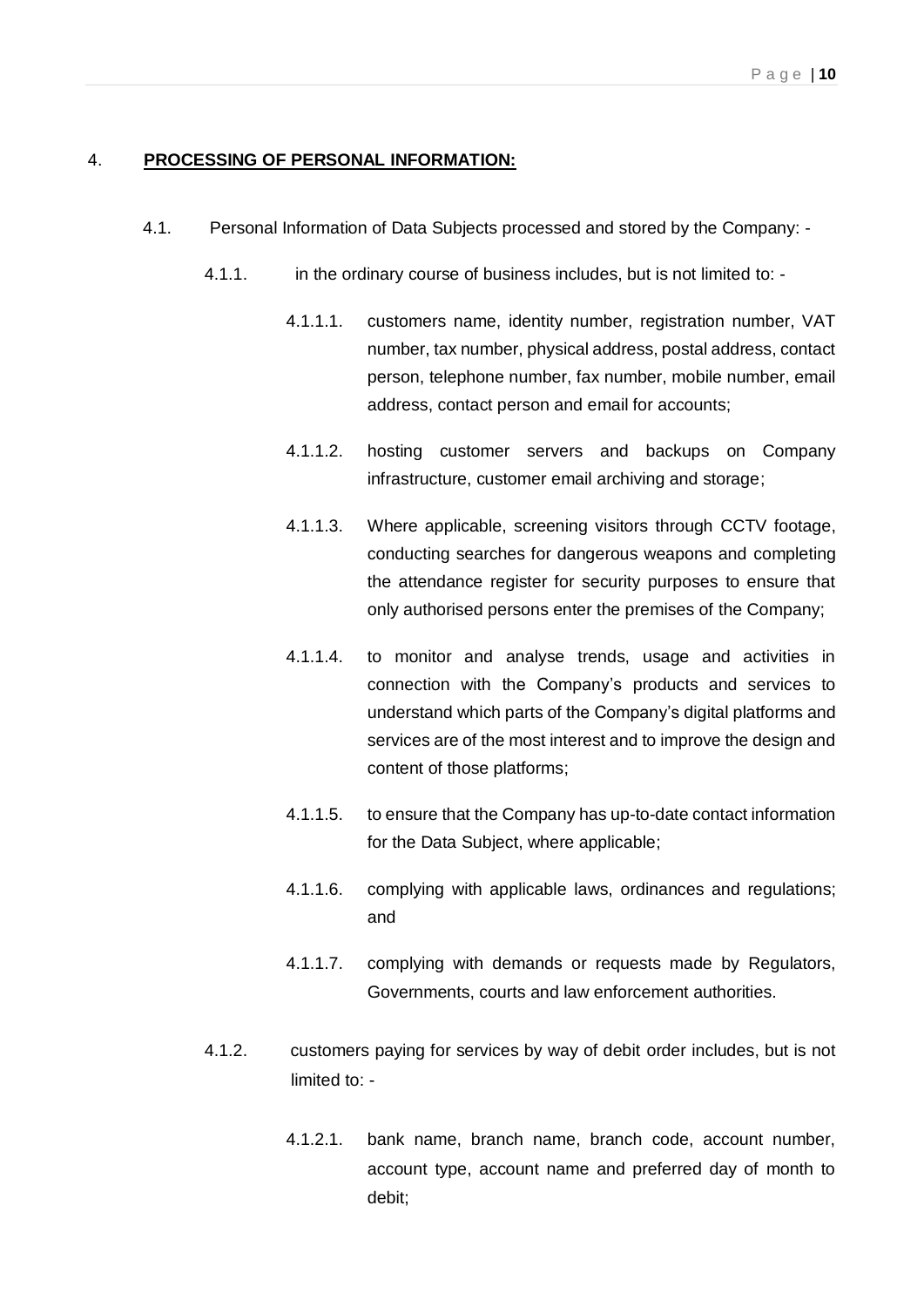- 4.1.3. employee and applicant information include, but is not limited to:
	- 4.1.3.1. name, surname, identity number, gender, marital status, colour, race, age, education information, financial information, employment history, physical address, postal address, contact details, mobile number, risk assessments, credit checks, qualification checks and verifications, employment checks and verification, health reports;
- 4.1.4. contracted service providers include, but is not limited to:
	- 4.1.4.1. contractors name, identity number, registration number, VAT number, tax number, physical address, postal address, contact person, telephone number, fax number, mobile number, email address, contact person and email for accounts;
- 4.1.5. electronic communications sent to the Company.

#### 5. **HOW DATA SUBJECTS PERSONAL INFORMATION WILL BE USED:**

- 5.1. Personal Information of Data Subjects will only be used for the purposes for which it was collected and for no other purpose, save with the consent of the Data Subject.
- 5.2. The Company uses the Personal Information under its care in the following ways:
	- 5.2.1. Conducting credit reference checks and assessments;
	- 5.2.2. Administration of agreements;
	- 5.2.3. Providing products and services to customers;
	- 5.2.4. Discounting and asset funding purposes;
	- 5.2.5. Detecting and prevention of fraud, crime, money laundering and other malpractice;
	- 5.2.6. Conducting market or customer satisfaction research;
	- 5.2.7. Marketing and sales;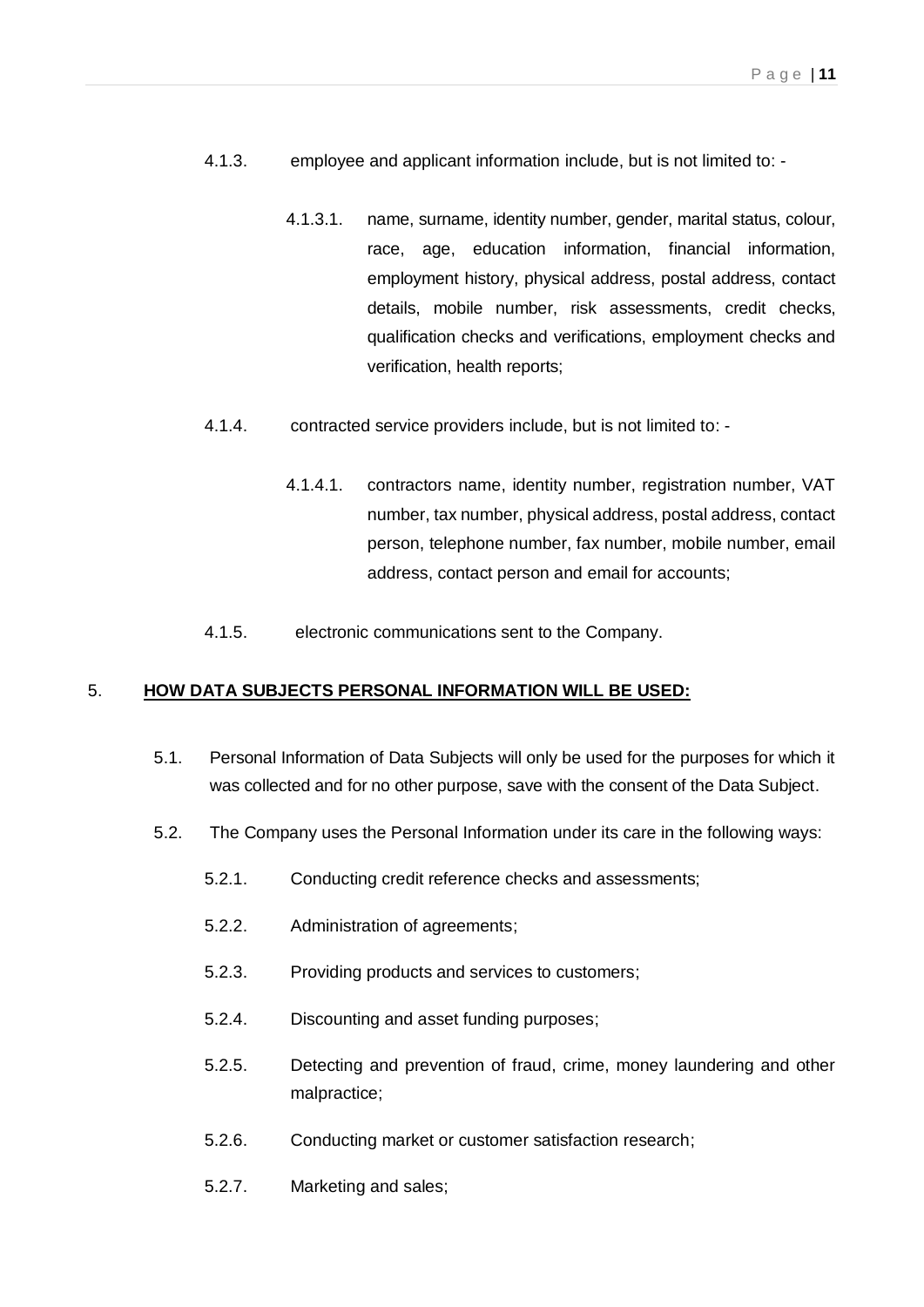- 5.2.8. In connection with legal proceedings;
- 5.2.9. Staff administration;
- 5.2.10. Keeping of accounts and records;
- 5.2.11. Complying with legal and regulatory requirements;
- 5.2.12. Profiling data subjects for the purposes of direct marketing.

## 6. **SAFEGUARDING AND STORING OF PERSONAL INFORMATION:**

- 6.1. The Company will keep its Data Subjects' Personal Information that it processes secure and confidential and it will maintain the integrity and confidentiality of the Personal Information in its possession or under its control by taking appropriate, reasonable technical and organisational measures in line with international best practice to prevent the loss of, damage to, unauthorised destruction of or unlawful access to the Personal Information.
- 6.2. The Company employs up to date technology to ensure the confidentiality, integrity and availability of the Personal Information under its care. Measures put in place include, but are not limited to:
	- 6.2.1. Firewalls;
	- 6.2.2. Virus protection software and update protocols;
	- 6.2.3. Physical access control;
	- 6.2.4. Secure setup of hardware and software making up the IT infrastructure;
	- 6.2.5. Data encrypted, compressed, indexed and stored.
- 6.3. The Company may share the Personal Information with its agents, affiliates, and associated companies who may use this information to send the Data Subject information on products and services. The Company may supply the Personal Information to any party to whom the Company may have assigned or transferred any of its rights or obligations under any agreement, and/or to service providers who render the following services:
	- 6.3.1. Capturing and organising of data;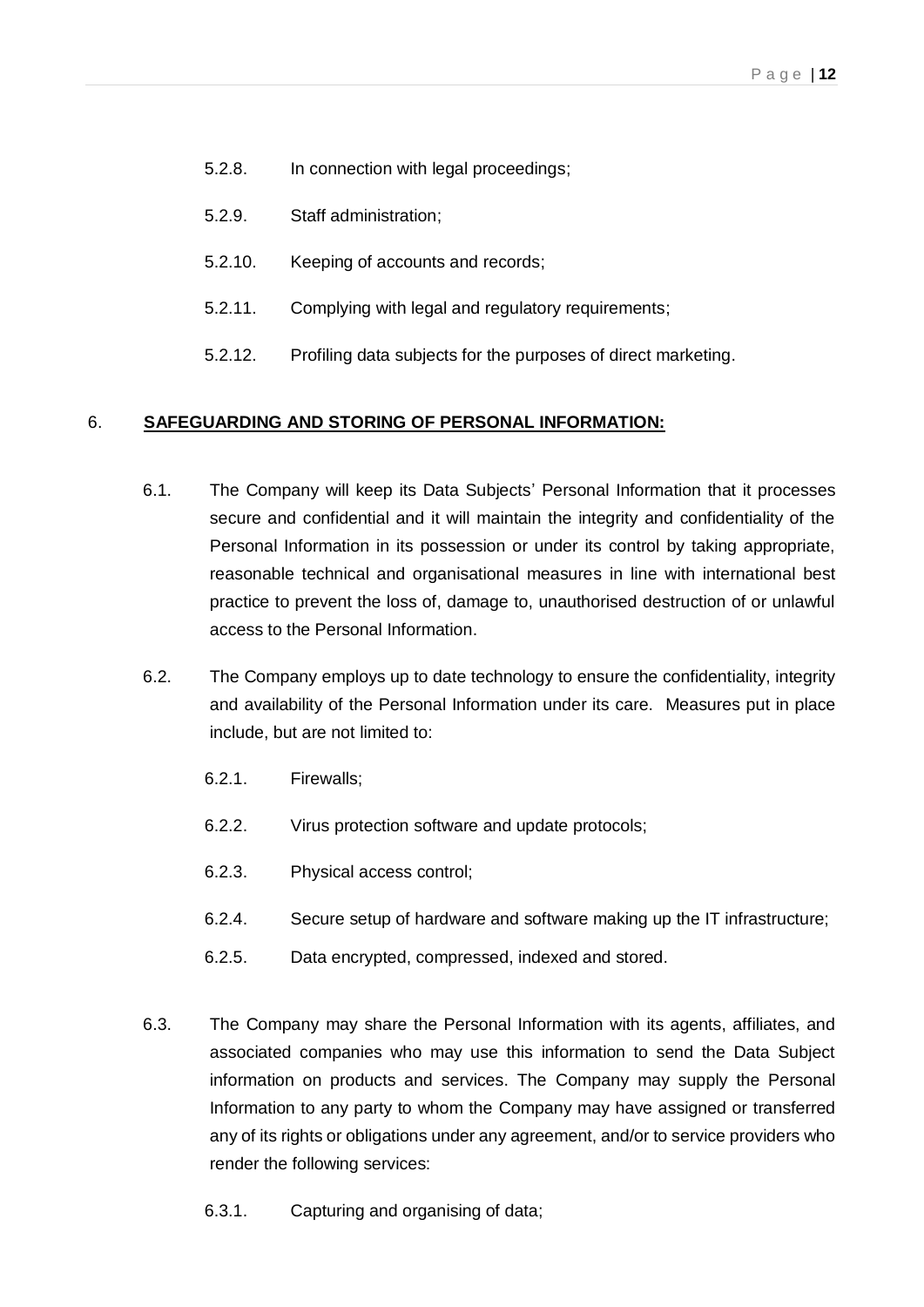- 6.3.2. Storing of data;
- 6.3.3. Sending of emails and other correspondence to customers;
- 6.3.4. Conducting due diligence checks;
- 6.3.5. Professional advisors, auditors and business partners;
- 6.3.6. Administration of the Medical Aid and Pension Schemes.
- 6.4. The Company will notify its Data Subjects in writing in the event of a security breach (or a reasonable belief of a security breach) in respect of their Personal Information. The Company will provide such notification as soon as reasonably possible after it has become aware of any security breach of the Data Subjects Personal Information, and immediately upon notifying them, will take all necessary and reasonable steps to mitigate the continuation of the compromise, the repetition of a similar compromise, and mitigate the extent of the loss occasioned by the compromise of the Personal Information.
- 6.5. Personal Information of its Data Subjects will be stored on site and/or uploaded to a secure server and/or uploaded to the Cloud.

#### 7. **RETENTION OF DATA SUBJECTS PERSONAL INFORMATION:**

- 7.1. The Company will process its Data Subjects Personal Information for as long as necessary to fulfil the purposes for which that Personal Information was collected and/or as permitted or as required by applicable law.
- 7.2. The Company may retain its Data Subjects Personal Information for longer periods for statistical, historical or research purposes, and should this occur, the Company will ensure that the appropriate safeguards have been put in place to ensure that all recorded Personal Information will continue to be processed in accordance with POPI.
- 7.3. Once the purpose for which the Data Subjects Personal Information was initially collected and processed no longer applies or becomes obsolete, the Company will ensure that it is deleted, destroyed or de-identified so that a third party cannot reidentify such Personal Information.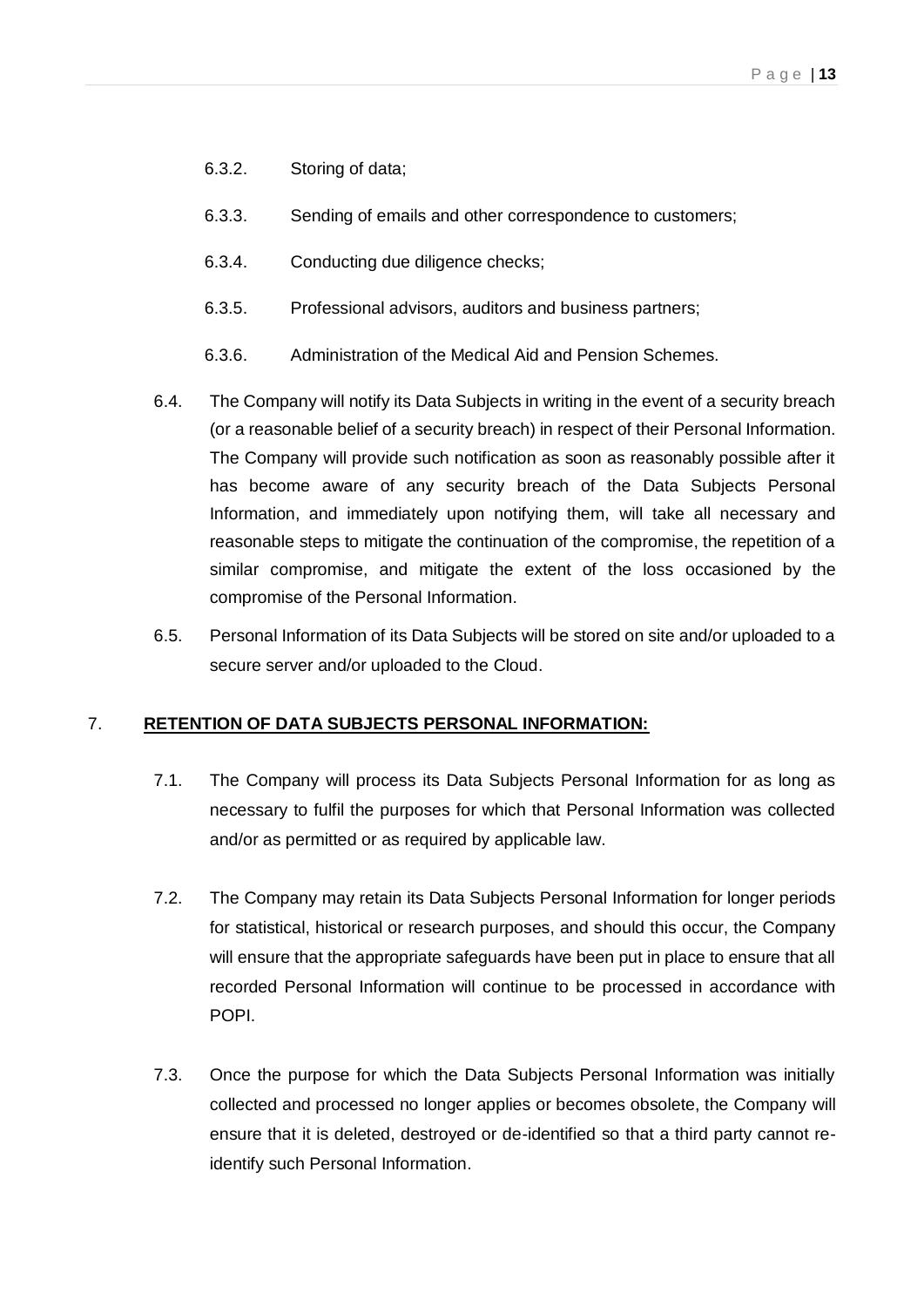## 8. **PROVIDING PERSONAL INFORMATION TO THIRD PARTIES:**

- 8.1. The Company may disclose its Data Subjects Personal Information to third party service providers provided that the relevant consent has been acquired from its Data Subjects and provided that the Company enters into agreements with such thirdparty service providers to ensure that they process all Personal Information in accordance with the provisions of POPI and only to fulfil the purposes for which that Personal Information was collected.
- 8.2. In addition, the Company will not send Personal Information to any jurisdiction outside of the Republic of South Africa without the prior written consent of its Data Subjects.

## 9. **DATA SUBJECTS ACCESS TO PERSONAL INFORMATION:**

- 9.1. Data Subjects may, at any time, request access to their Personal Information held by the Company and request the correction or deletion of such Personal Information. Such request must be directed, on the prescribed form, to the Information Officer.
- 9.2. Data Subjects may challenge the accuracy or completeness of their Personal Information in Company records. If the Data Subject successfully demonstrates that their Personal Information in Company records is inaccurate or incomplete, the Company will ensure that such Personal Information is amended or deleted as required by the Data Subject.
- 9.3. The Company may refuse to grant access to a requested record that falls within a certain category. Grounds on which the Company may refuse access include, but are not limited to: -
	- 9.3.1. Protecting Personal Information that the Company holds on a third party, who is a natural person (including a deceased person), from unreasonable disclosure;
	- 9.3.2. Protecting commercial information of the Company and/or information the Company holds on a third party, such as trade secrets, financial,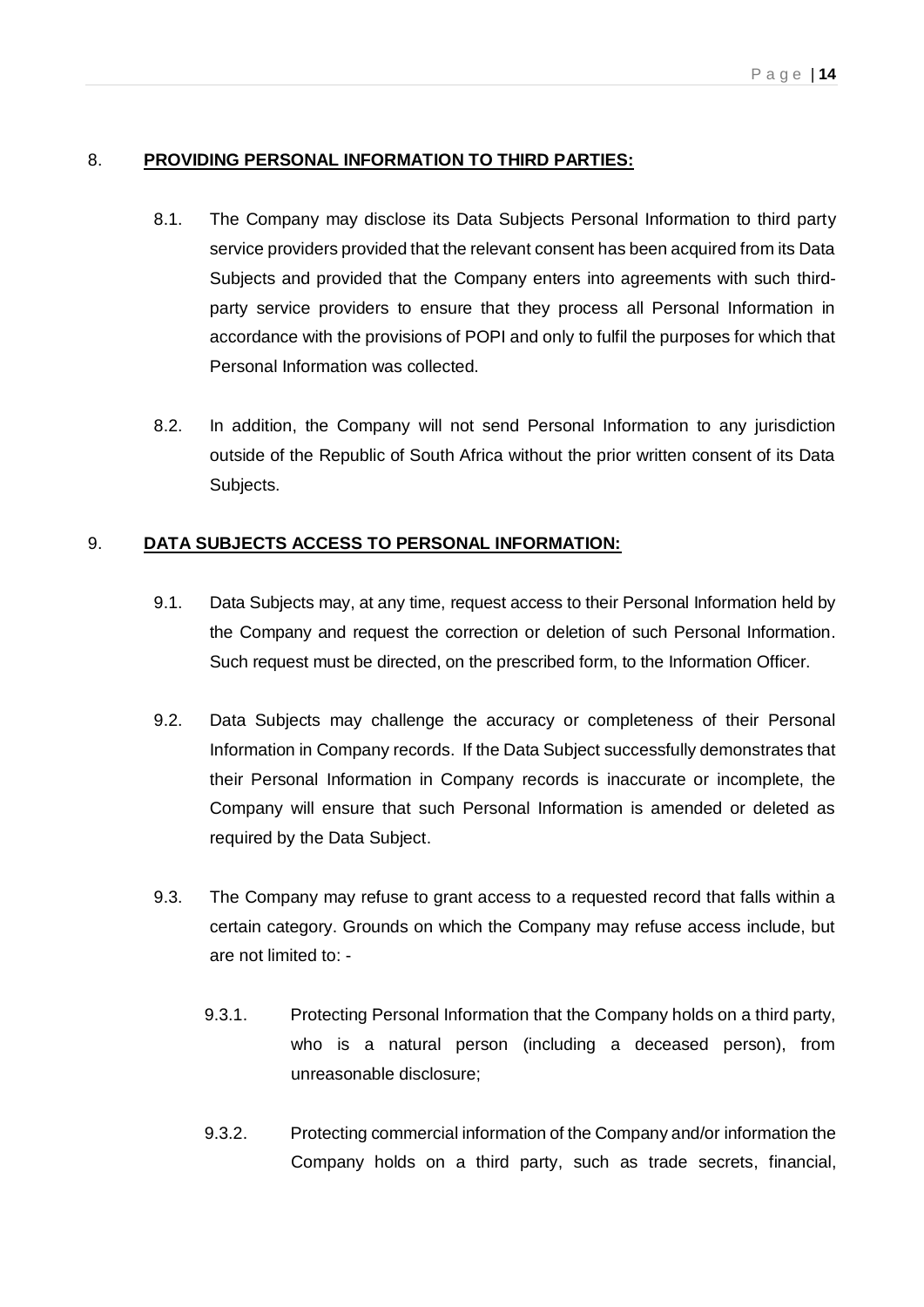commercial, scientific or technical information, that may harm the commercial or financial interests of the Company or third party;

- 9.3.3. If disclosure of the record would result in a breach of duty of confidentiality owed to a third party in terms of an agreement;
- 9.3.4. If disclosure of the record would endanger the life or physical safety of an individual;
- 9.3.5. If disclosure of the record would prejudice or impair the security of property or means of transport;
- 9.3.6. If disclosure of the record would prejudice or impair the protection of a person in accordance with a witness protection scheme;
- 9.3.7. If disclosure of the record would prejudice or impair the protection of the safety of the general public;
- 9.3.8. The record is privileged from production in legal proceedings, unless the legal privilege has been waived;
- 9.3.9. Disclosure of a record that would put the Company at a disadvantage in contractual or other negotiations or prejudice the Company in commercial competition;
- 9.3.10. The record is a computer programme; and
- 9.3.11. The record contains information about research being carried out or about to be carried out on behalf of the Company or a third party.

# 10. **REMEDIES AVAILABLE IF REQUEST FOR ACCESS TO PERSONAL INFORMATION IS REFUSED**

#### 10.1. **INTERNAL REMEDIES**

10.1.1. The Company does not have internal appeal procedures. As such, the decision made by the Information Officer pertaining to a request is final,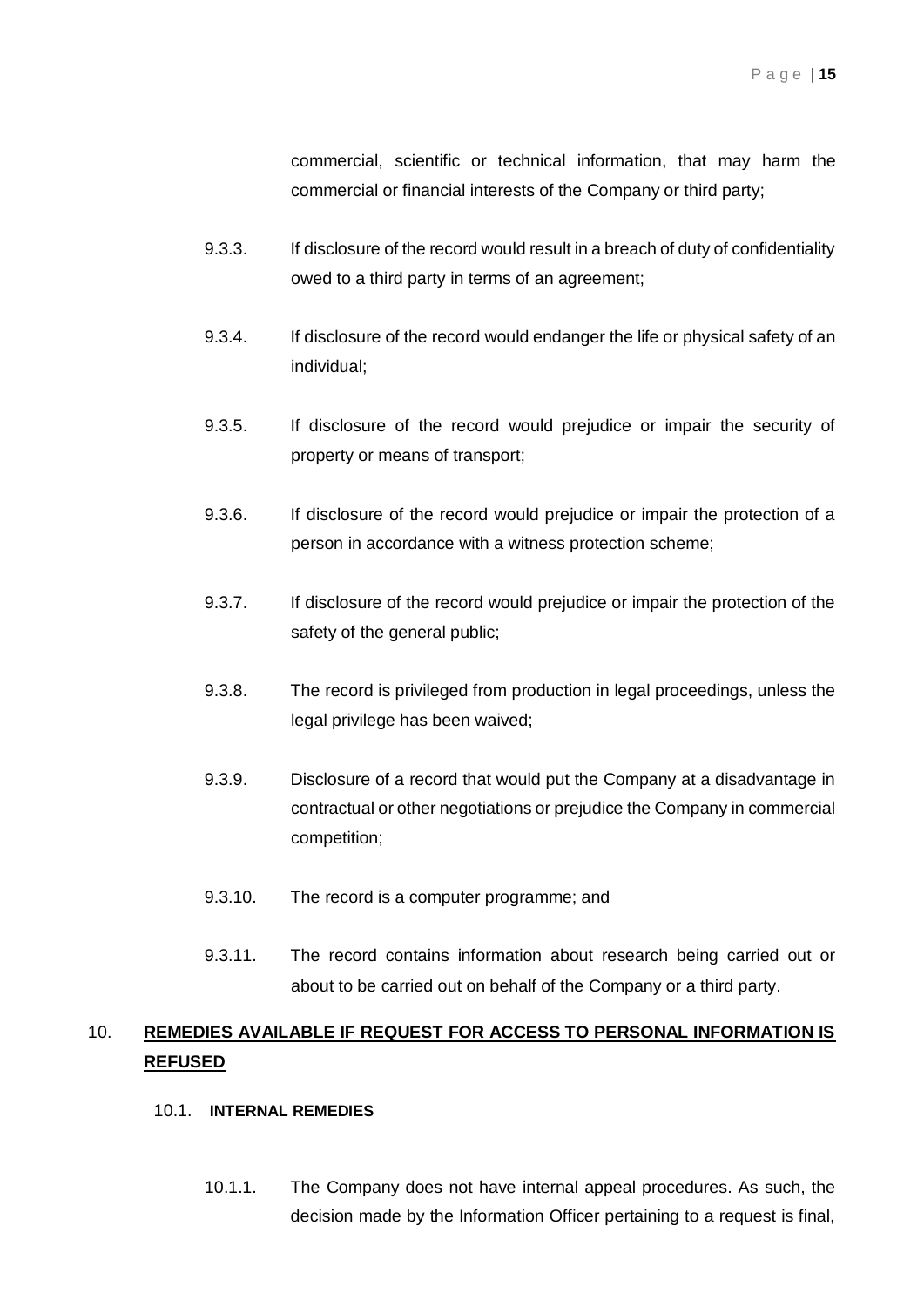and requestors will have to exercise such external remedies at their disposal if a request is refused, and the requestor is not satisfied with the response provided by the information officer.

#### 10.2. **EXTERNAL REMEDIES**

10.2.1. A requestor that is dissatisfied with the information officer's refusal to disclose information, may within 30 days of notification of the decision, apply to a court for relief. Likewise, a third party dissatisfied with the information officer's decision to grant a request for information, may within 30 days of notification of the decision, apply to a court for relief. For purposes of the Act, courts that have jurisdiction over these applications are the Constitutional Court, the High Court or another court of similar status.

# 11. **PLANS TO COMPLY WITH POPI IN TERMS OF PERSONAL INFORMATION PROCESSED AND BACKGROUND CHECKS PERFORMED ON DATA SUBJECTS:**

- 11.1. Every current Company customer will be required to sign an addendum to their service agreements, containing the relevant consent clauses required for the collection, use and storage of their Personal Information, or any other action so required, in terms of POPI;
- 11.2. Each new Company customer will be required to sign a service agreement containing the relevant consent clauses required for the collection, use and storage of their Personal Information, or any other action so required, in terms of POPI;
- 11.3. Every current Company employee will be required to sign an addendum to their employment contracts, containing the relevant consent clauses required for the collection, use and storage of their Personal Information, or any other action so required, in terms of POPI;
- 11.4. Each new employee will be required to sign an employment contract containing the relevant consent clauses required for the collection, use and storage of their Personal Information, or any other action so required, in terms of POPI;